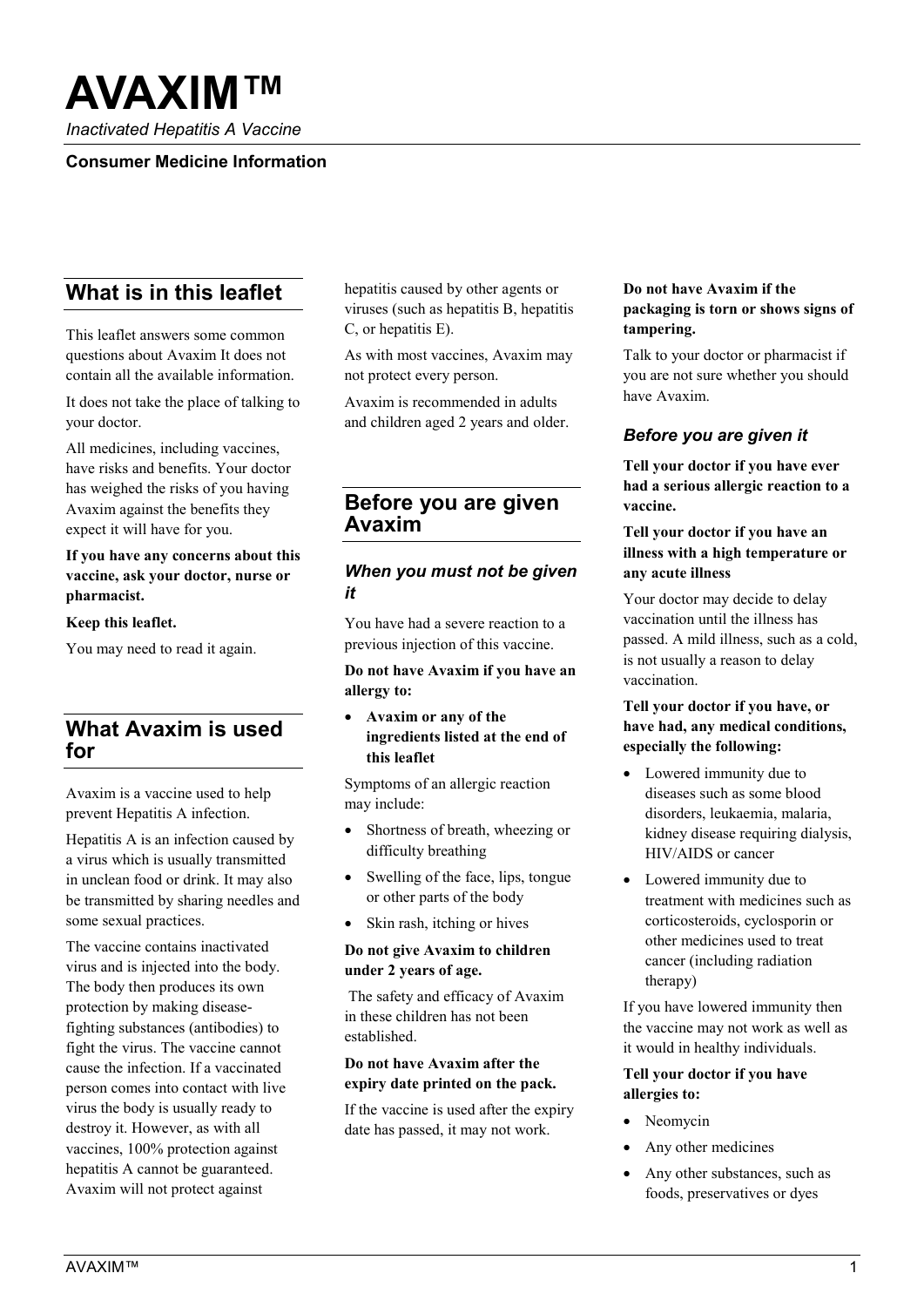### **Tell your doctor if you are pregnant or intend to become pregnant.**

Avaxim is not recommended for use during pregnancy. If there is a need to consider Avaxim during your pregnancy, your doctor will discuss with you the benefits and risks of having it.

#### **Tell your doctor if you are breastfeeding.**

Your doctor will discuss the possible risks and benefits of having Avaxim during breastfeeding.

### *Having other vaccines*

As Avaxim does not contain any live bacteria or viruses, it can generally be given at the same time as other inactivated vaccines, but at a different injection site.

Avaxim can be given at the same time as yellow fever vaccine or polysaccharide typhoid vaccine at different injection sites.

Other medicines should be taken as usual after the vaccination.

# **How Avaxim is given**

Avaxim is given as an injection into your upper arm muscle by a doctor or nurse.

For some people with bleeding disorders, the dose may need to be given under the skin.

Avaxim should not be injected directly into the veins or into the buttocks.

The dose is the same for adults and children, 0.5 mL of vaccine. The first injection is followed by a second injection 6 to 36 months later in order to give long-term protection. Avaxim may be given as a second injection to those who have previously been vaccinated with another inactivated hepatitis A vaccine.

**It is important to return at the scheduled date for the second dose.** 

#### **If you miss a scheduled dose, talk to your doctor and arrange another visit as soon as possible.**

Because hepatitis A infection can go undetected for a long period of time, it is possible that an individual may already be infected at the time the vaccine is given. The vaccine may not prevent hepatitis A in these individuals.

### *How much is injected*

Your doctor will usually give you one injection, followed by another injection 6 to 36 months later.

# **After having Avaxim**

### *Things you must do*

- Keep an updated record of your vaccinations
- Attend any other appointments made by your doctor or nurse
- Report any side effects to your doctor.

# **Side effects**

### **Tell your doctor or pharmacist as soon as possible if you do not feel well after having Avaxim**

Avaxim may have unwanted side effects in a few people. All medicines, including vaccines, can have side effects. Sometimes they are serious, most of the time they are not. You may need medical treatment if you get some of the side effects.

**Ask your doctor or pharmacist to answer any questions you may have.**

**Tell your doctor or pharmacist if you notice any of the following and they worry you:**

• Local reaction around the injection site such as pain sometimes associated with redness. The appearance of a nodule at the injection site has been observed in very rare cases

- Bruising
- Mild fever
- **Headaches**
- Unusual weakness
- Aching muscles, muscle tenderness or weakness (not caused by exercise)
- Painful, swollen joints
- Stomach upsets such as nausea. diarrhoea, vomiting or abdominal pain
- Fainting

These are the more common side effects of Avaxim. Mostly these are mild and short-lived.

Less common side effects include rash sometimes associated with itchiness of skin, or pinkish, itchy swelling on the skin. Very rarely some patients experience a mild reversible rise in liver enzyme but this can only be found when your doctor does tests.

### **Hence tell your doctor as soon as possible if you notice anything that is making you feel unwell after you have been given Avaxim.**

Other side effects not listed above may also occur in some people.

### **Do not be alarmed by this list of possible side effects.**

You may not experience any of them.

# **Storing Avaxim**

Avaxim is usually stored in the doctor's surgery or clinic, or at the pharmacy. However, if you need to store Avaxim

- **Keep it where children cannot reach it.**
- **Keep Avaxim in the original pack until it is time for it to be given.**
- **Keep it in the refrigerator, between 2**°**C and 8**°**C. Do not freeze Avaxim.**